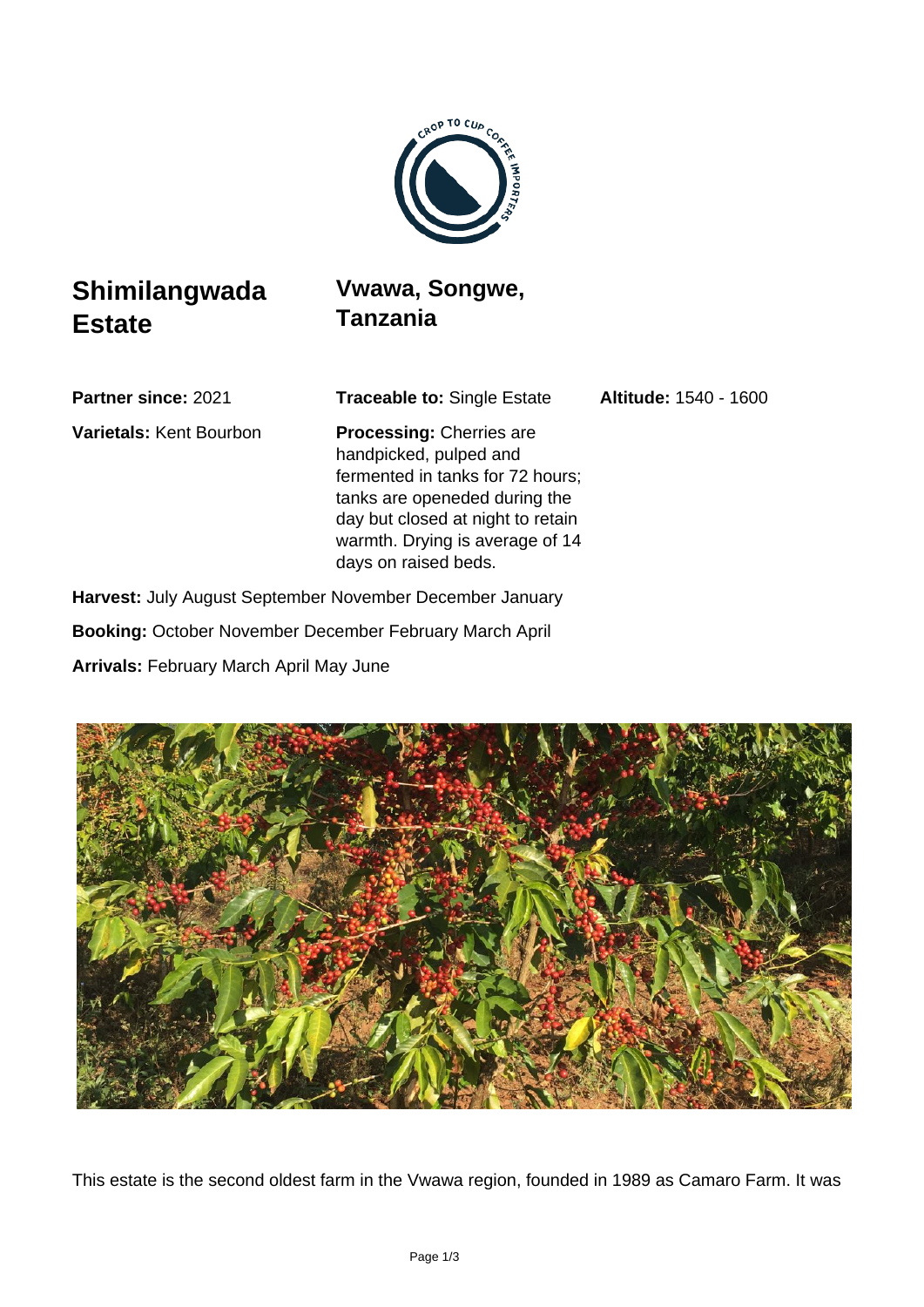passed to Tanzanian ownership from it's German founders in 2017, and renamed after a famous chief of the local Nzunda family or tribe. More coffee was planted, favoring compact 'dwarf' varietals of Kent Bourbon varietals, refreshing old crops and doubling cultivation up to 130 acres. The farm benefits from being surrounded by natural reserves and good internal infrastructure, but are challenged by inconsistent rain fall and the amount of labor needed to improve what, for Tanzania, is a large farm.



Tanzania is a country rich in history, culture and resources. In East Africa, only Kenya has more wealth. But these numbers hide the incredible disparity you see between rich and poor, north and south, estates and smallholders.

Only 7% of Tanzania's harvest makes to the US – compared to 37% which go to Japan – and most of what arrives is in the form of block lot 'Tanzania AA' or 'PB'.

Block lots are bought from auction and blended to customer specification; 75% of Tanzania's coffee is sold through auction in this way. The alternative to the auction is the Direct Export Channel, which came under fire from recent (2018) governmental reforms.

The reforms were aimed at eliminating the grey area between three parties: farmers – organized into Agricultural Marketing Co-Operative Societies (AMCOS), mills, and exporters who are confined to operate at the auction level. In practice this cut off investment, cut short agricultural extension programs, cut out the direct export channel – reducing options for farmers and buyers alike.

So, after 9 months these reforms were reversed, and the direct export channel is open again. But this is just the most recent in a decade-long roller-coaster that's hampered Tanzania's ability to compete for larger parts of the US specialty coffee menu.

Lower production, aging plants, lack of irrigation, dwindling markets all sparked the TechnoServebacked KiliCafe organization; an association of northern smallholder groups founded in 2001. The KiliCafe effort is credited with turning around coffee in this area, and it has successfully reinvigorated quality. But political forces, including corruption, caused this to collapse right around the time Crop to Cup started sourcing in the area.